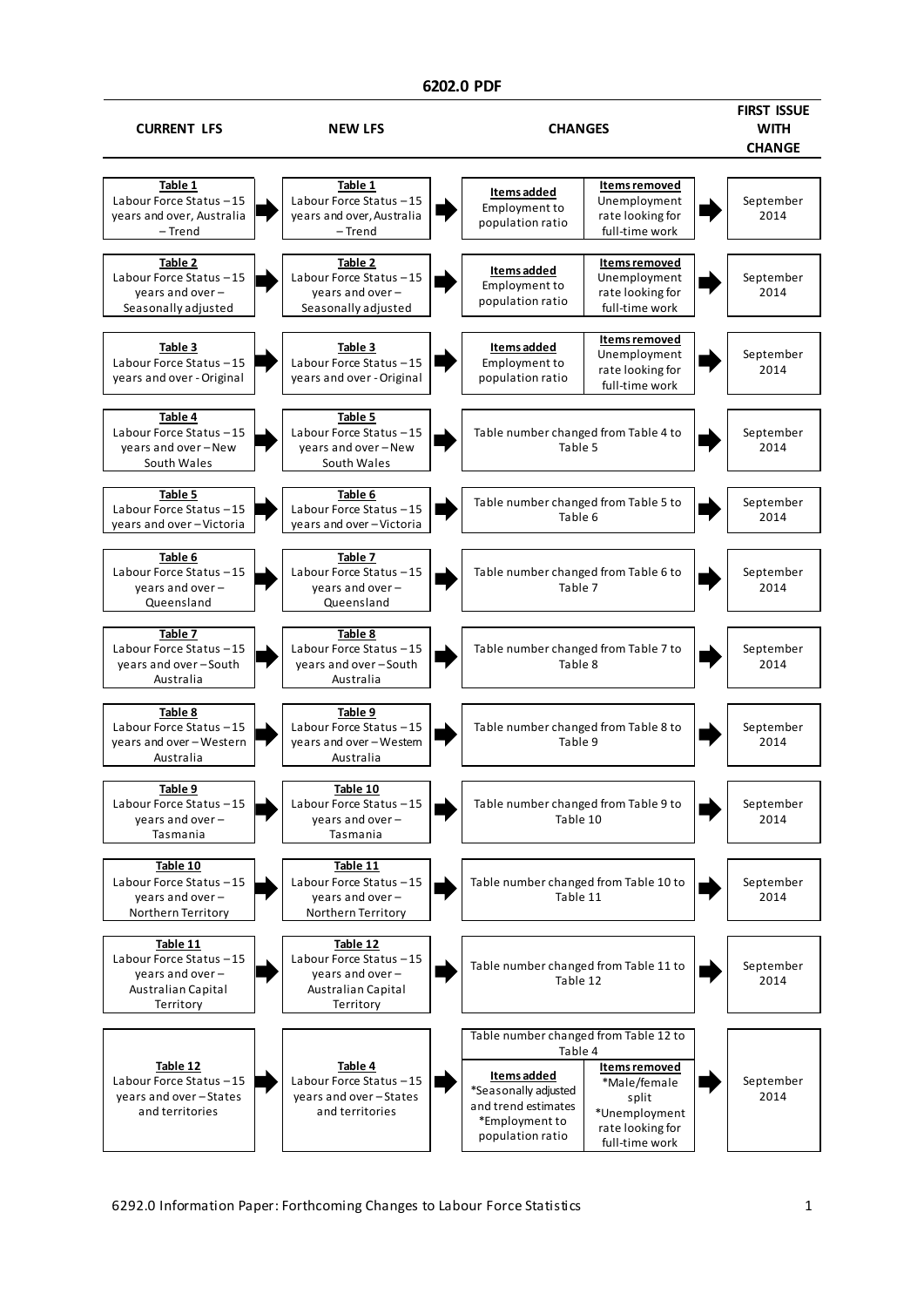

6292.0 Information Paper: Forthcoming Changes to Labour Force Statistics 2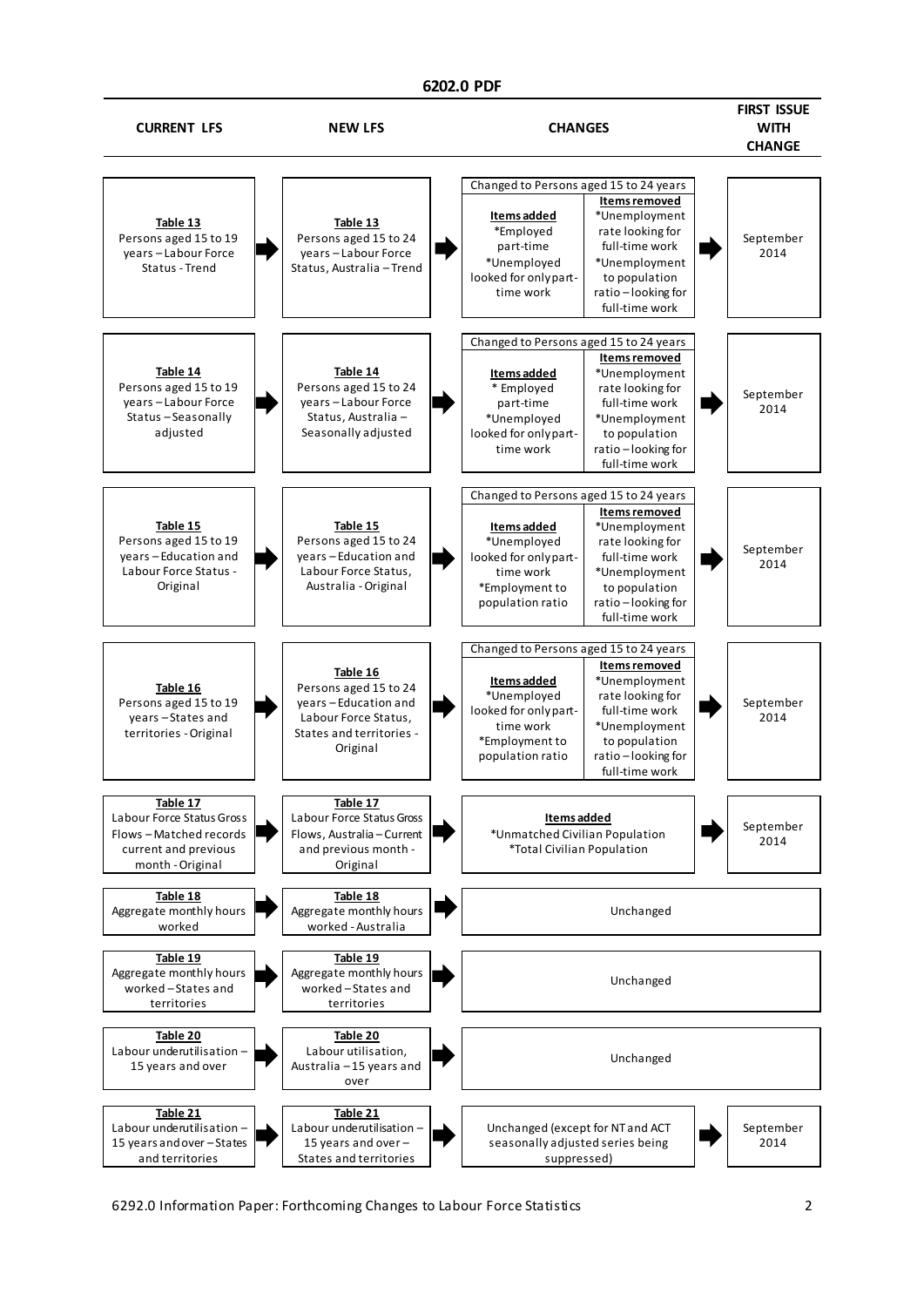# **6202.0 SPREADSHEETS & DATACUBE**

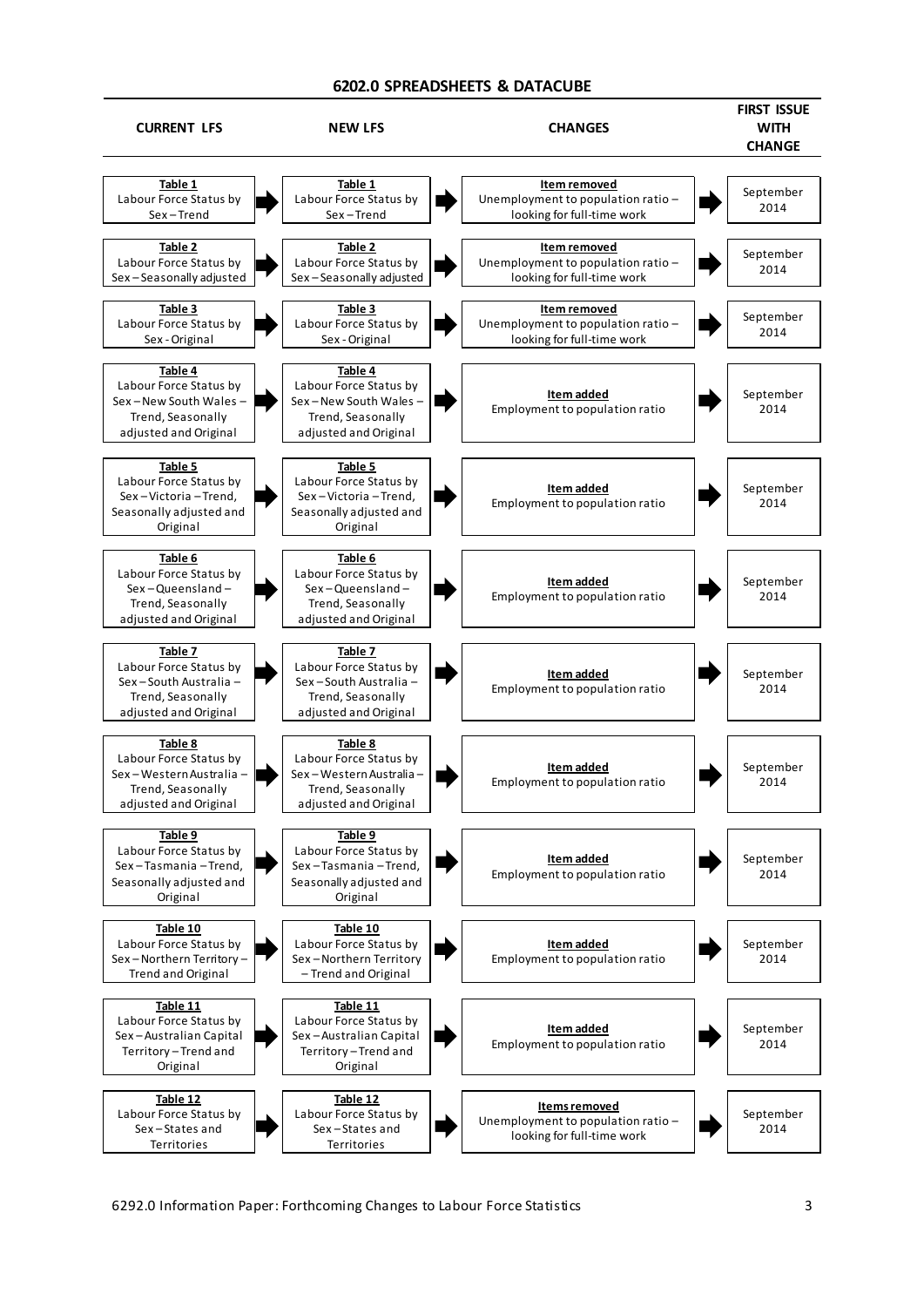## **6202.0 SPREADSHEETS & DATACUBE**

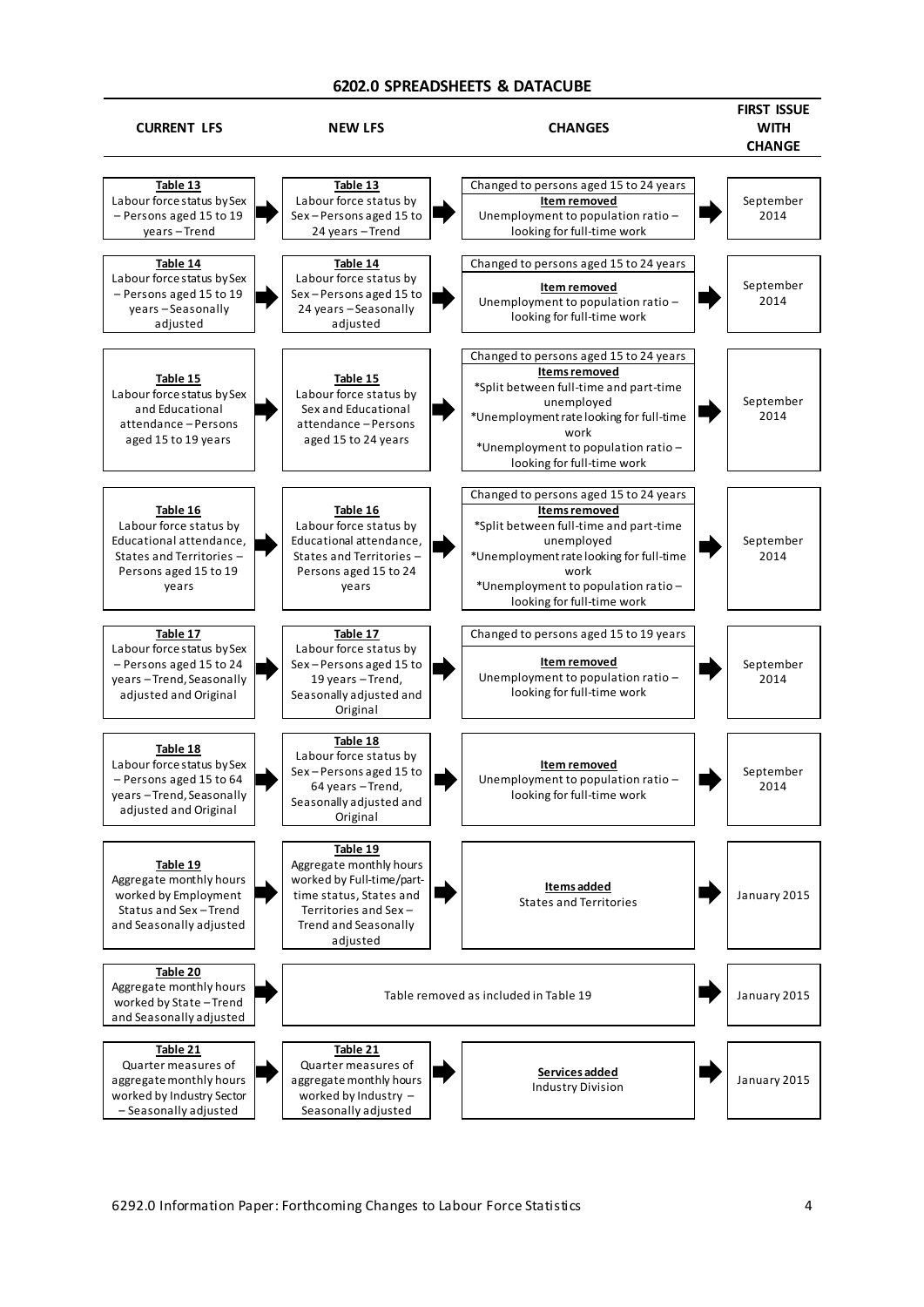# **6202.0 SPREADSHEETS & DATACUBE**

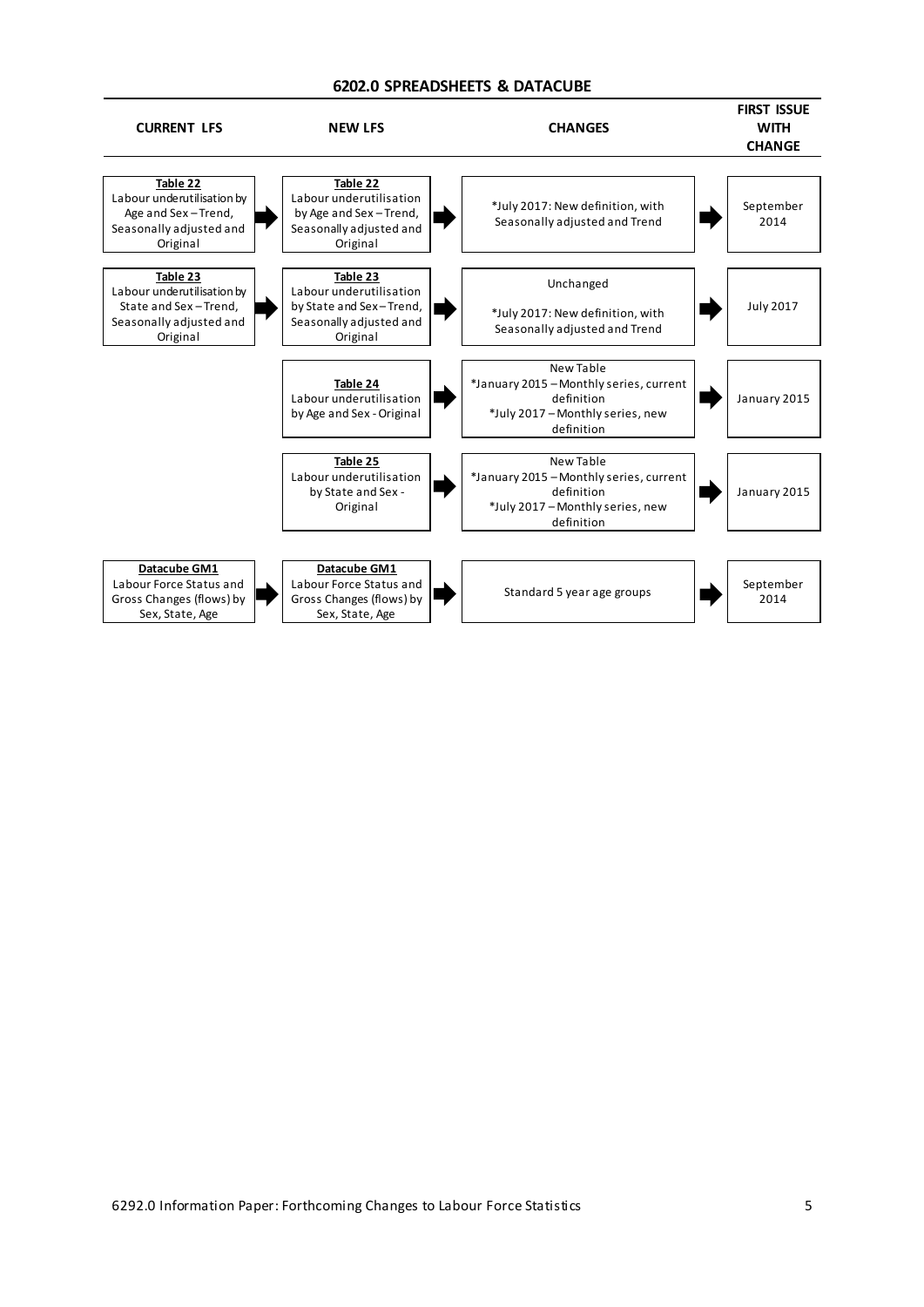#### **6291.0.55.001 SPREADSHEETS**

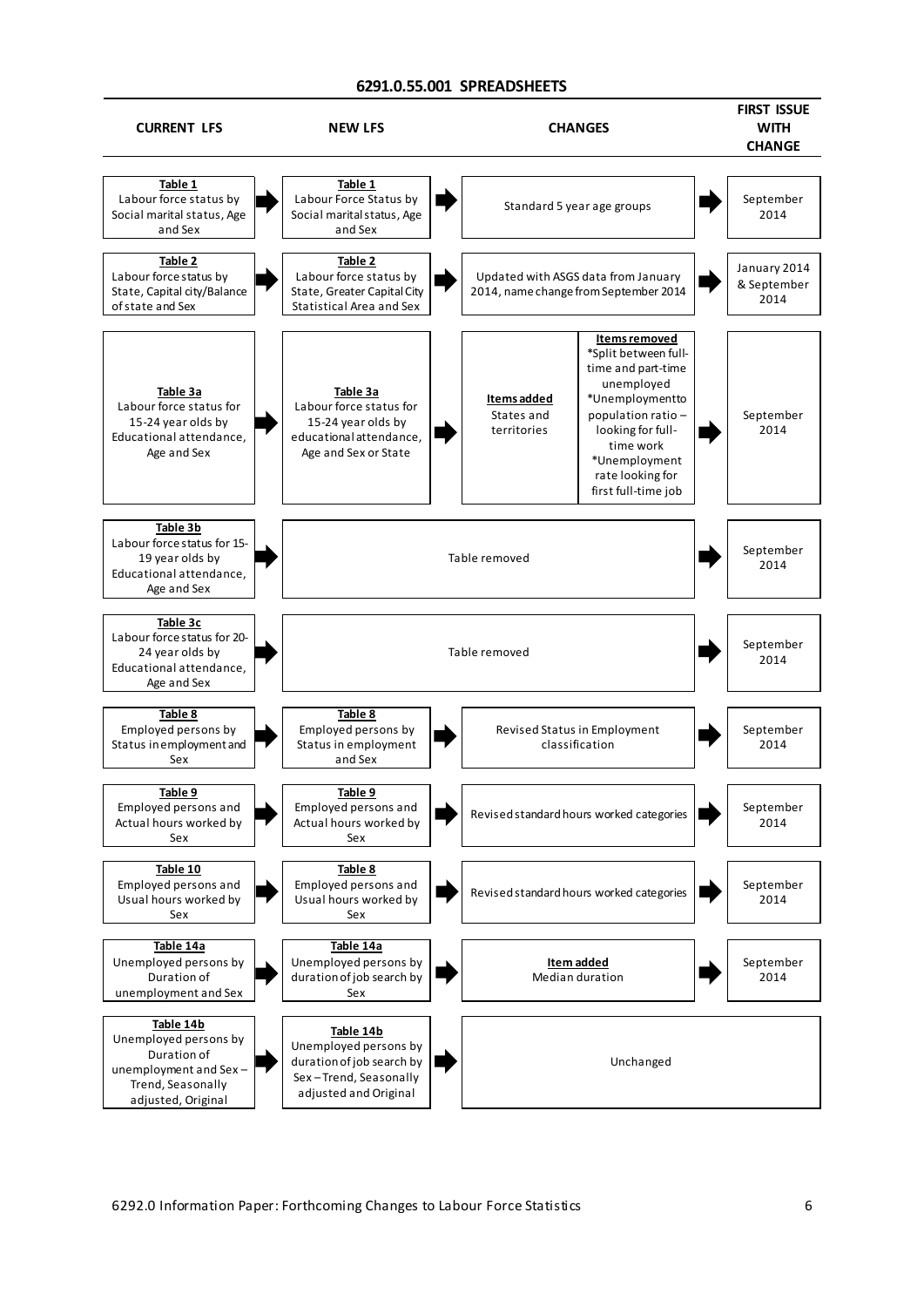## **6291.0.55.001 SPREADSHEETS**

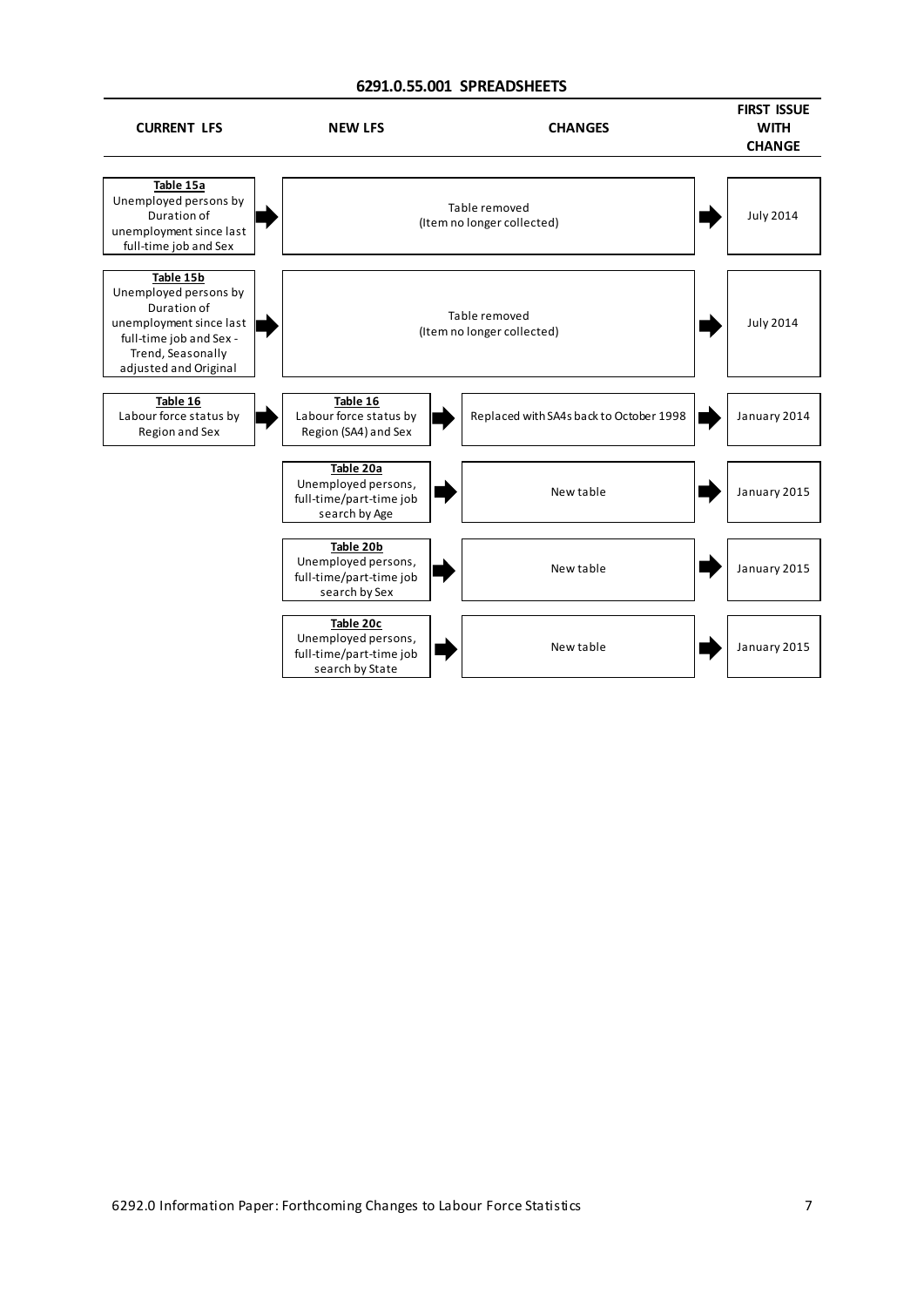# **6291.0.55.001 DATACUBES**

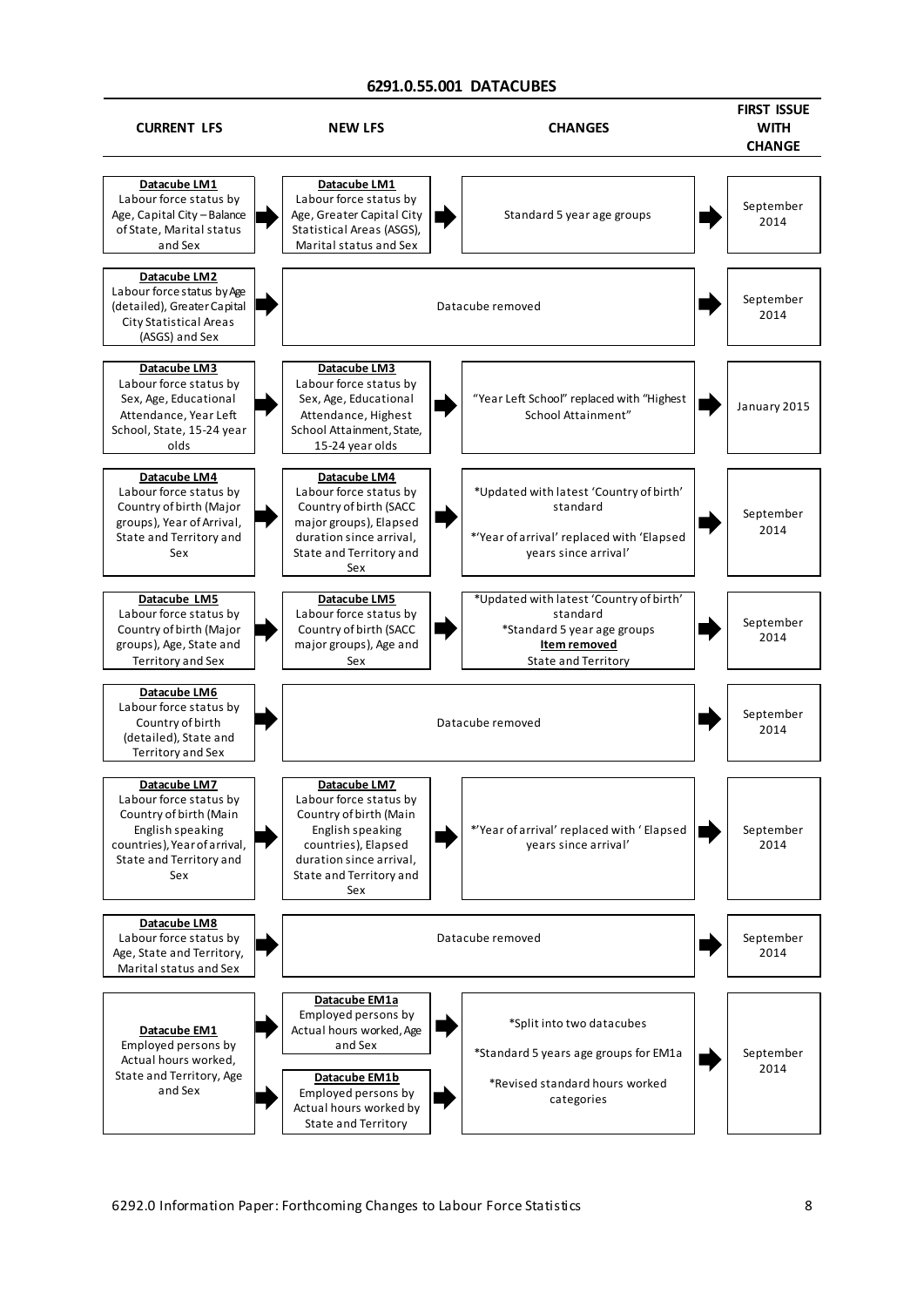#### **6291.0.55.001 DATACUBES**

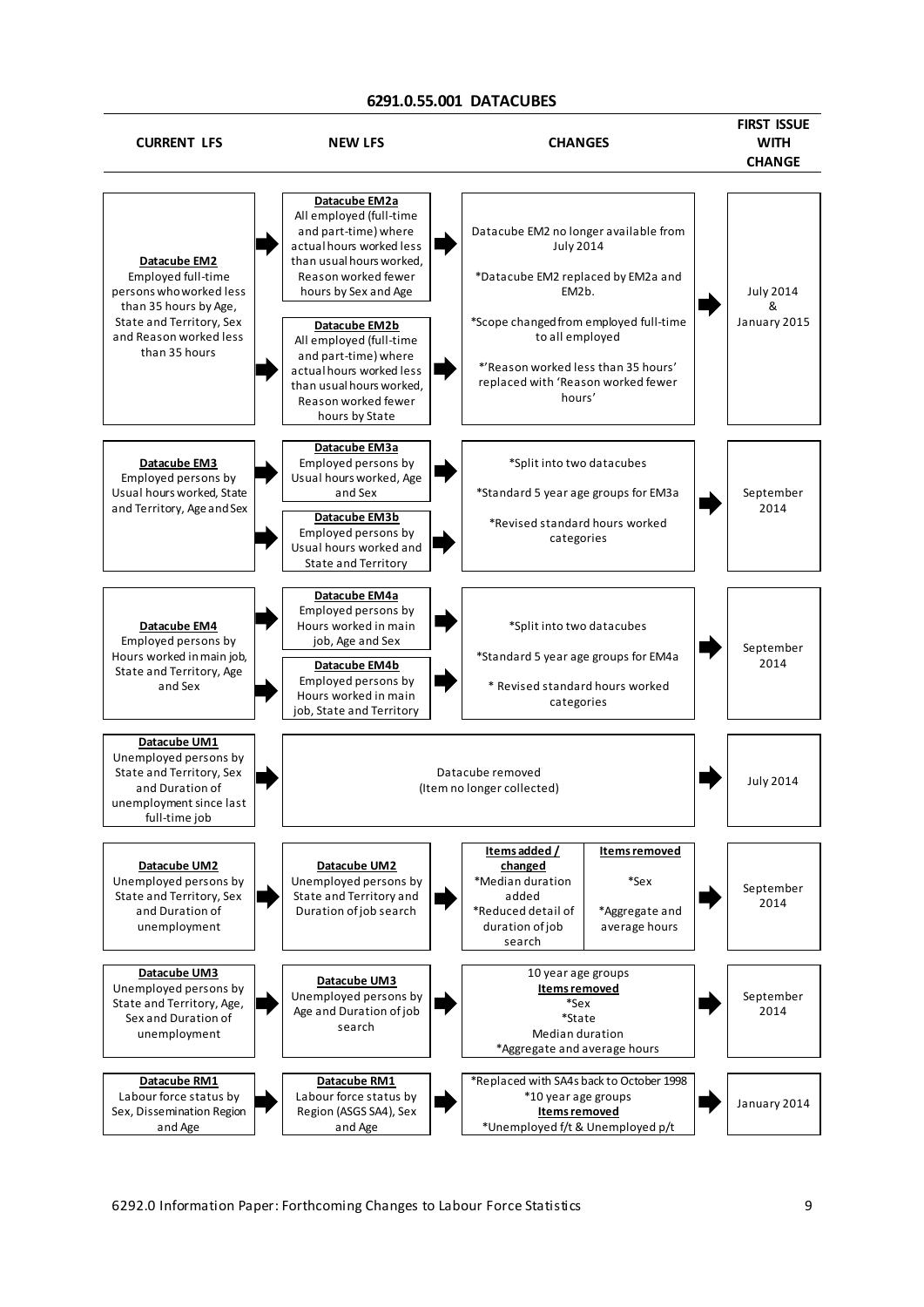### **6291.0.55.001 DATACUBES**

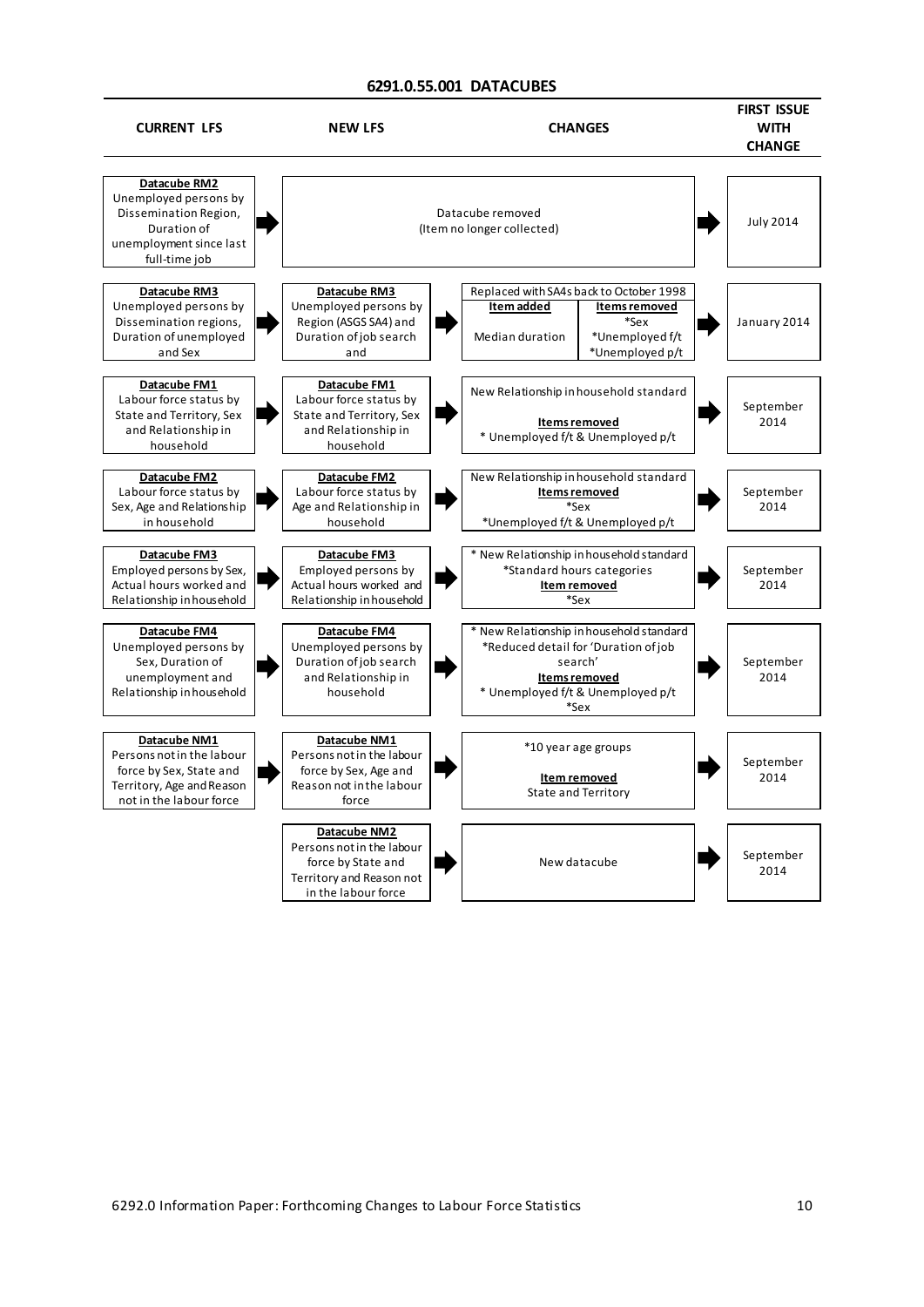## **6291.0.55.003 SPREADSHEETS**

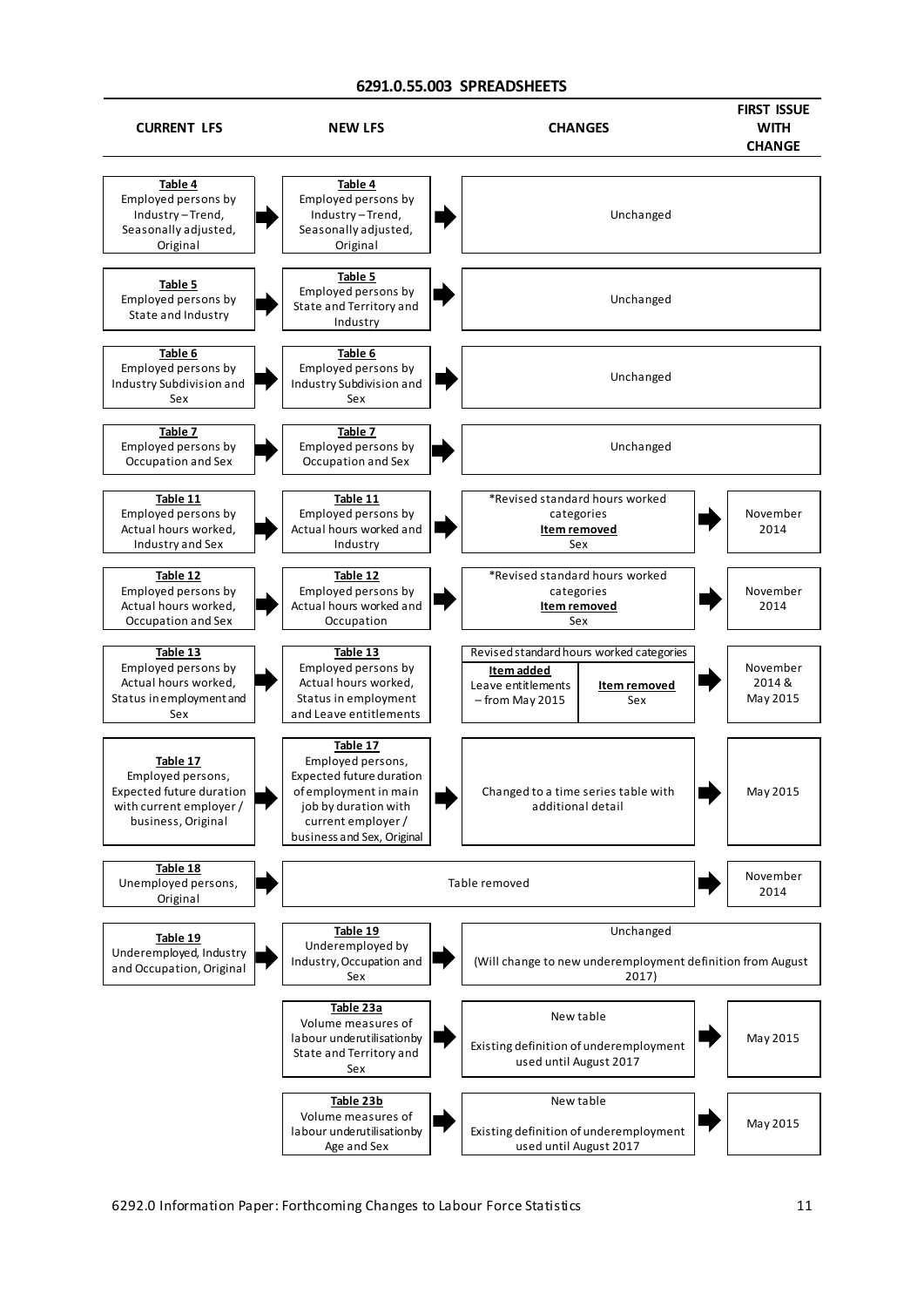# **6291.0.55.003 SPREADSHEETS**

J.

| <b>CURRENT LFS</b> | <b>NEW LFS</b>                                                                                      | <b>CHANGES</b> | <b>FIRST ISSUE</b><br><b>WITH</b><br><b>CHANGE</b> |
|--------------------|-----------------------------------------------------------------------------------------------------|----------------|----------------------------------------------------|
|                    | Table 24a<br>Labour force status by<br>Highest educational<br>attainment and State and<br>Territory | New table      | May 2015                                           |
|                    | Table 24b<br>Labour force status by<br>Highest educational<br>attainment, Age and Sex               | New table      | May 2015                                           |
|                    | Table 25a<br>Labour force status by<br>educational participation<br>and State and Territory         | New table      | May 2015                                           |
|                    | Table 25b<br>Labour force status by<br>educational participation,<br>Age and Sex                    | New table      | May 2015                                           |
|                    | Table 26a<br>Employed persons by<br>Sector of employment<br>and State and Territory                 | New table      | May 2015                                           |
|                    | Table 26b<br>Employed persons by<br>Sector of employment,<br>Age and Sex                            | New table      | May 2015                                           |
|                    | Table 27<br>Employed persons, by<br>Sector of employment<br>and Industry                            | New table      | May 2015                                           |
|                    | Table 28<br>Employed persons, by<br>Sector of employment<br>and Occupation                          | New table      | May 2015                                           |
|                    | Table 29a<br>Retrenched persons by<br>State and Territory and<br>Labour force status                | New table      | May 2015                                           |
|                    | Table 29b<br>Retrenched persons by<br>Sex, Age and Labour force<br>status                           | New table      | May 2015                                           |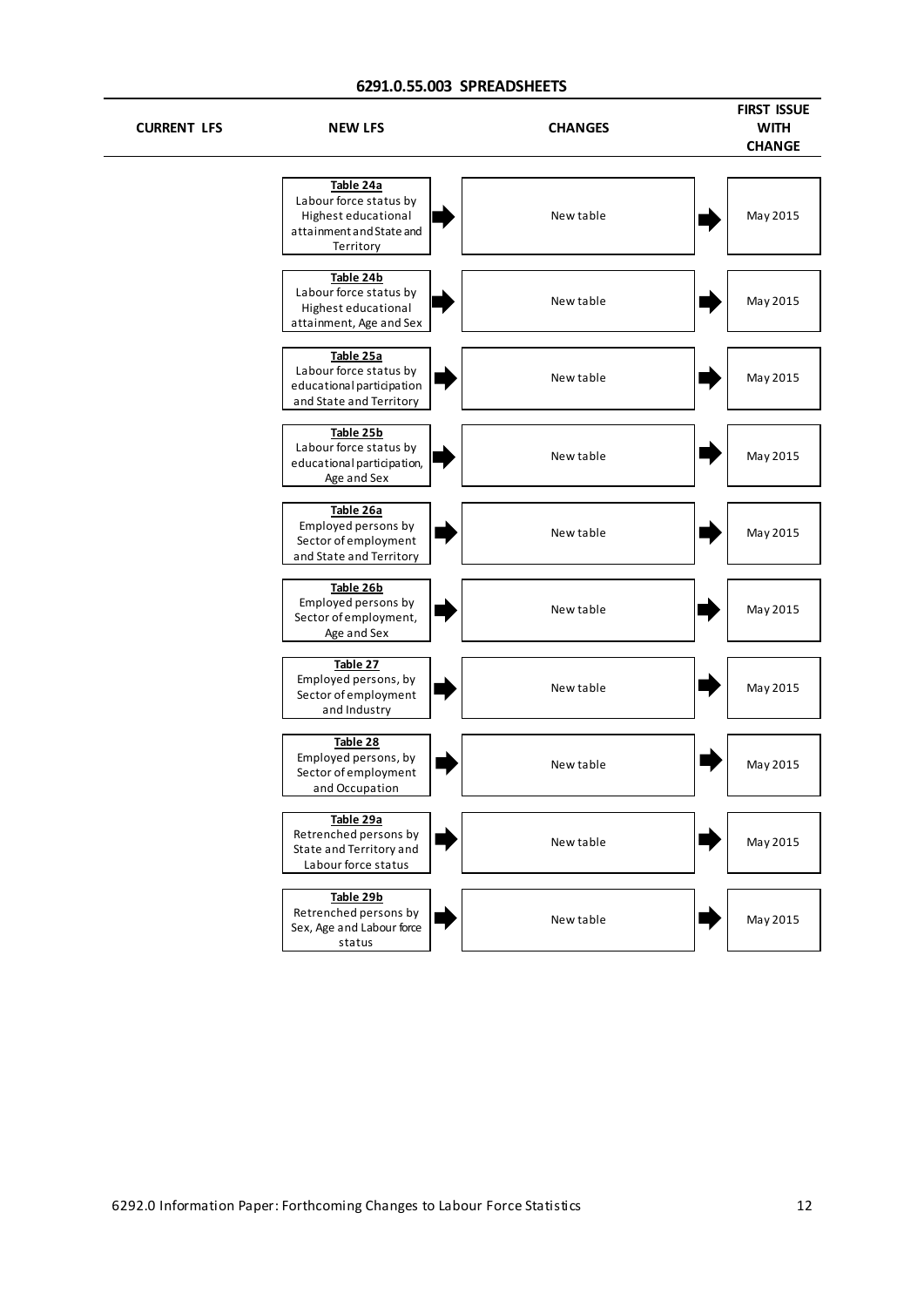## **6291.0.55.003 DATACUBES**

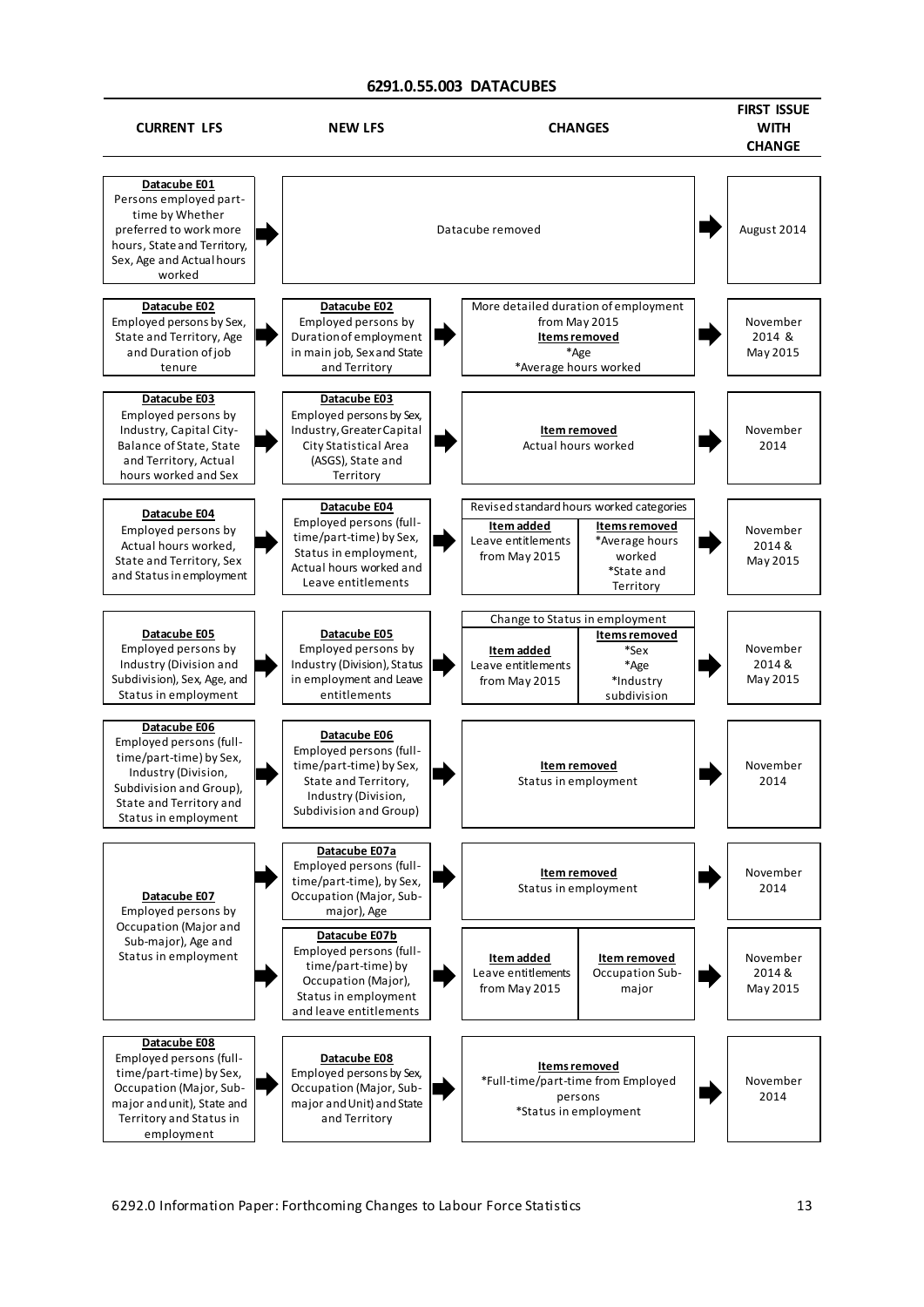## **6291.0.55.003 DATACUBES**